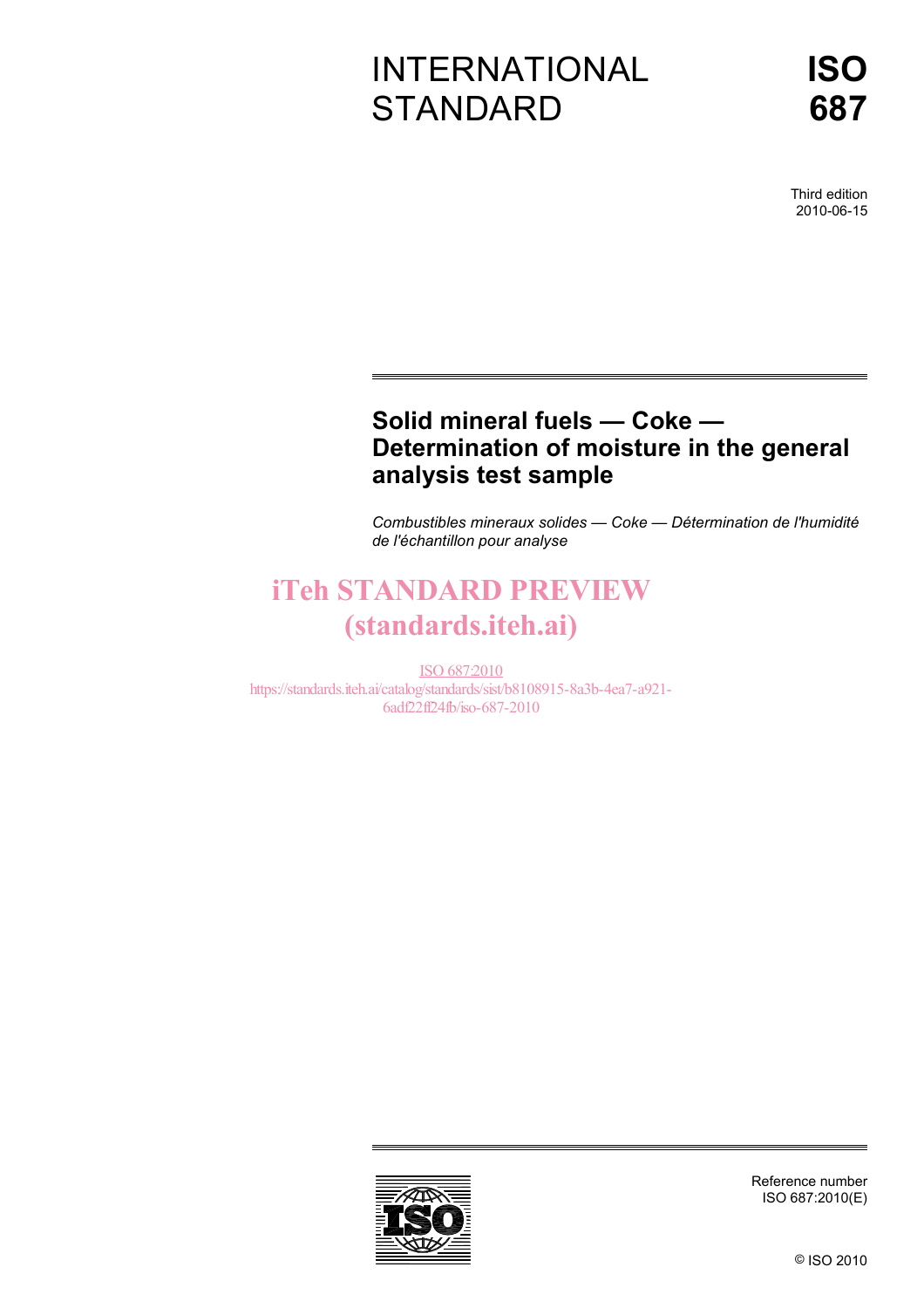#### **PDF disclaimer**

This PDF file may contain embedded typefaces. In accordance with Adobe's licensing policy, this file may be printed or viewed but shall not be edited unless the typefaces which are embedded are licensed to and installed on the computer performing the editing. In downloading this file, parties accept therein the responsibility of not infringing Adobe's licensing policy. The ISO Central Secretariat accepts no liability in this area.

Adobe is a trademark of Adobe Systems Incorporated.

Details of the software products used to create this PDF file can be found in the General Info relative to the file; the PDF-creation parameters were optimized for printing. Every care has been taken to ensure that the file is suitable for use by ISO member bodies. In the unlikely event that a problem relating to it is found, please inform the Central Secretariat at the address given below.

## iTeh STANDARD PREVIEW (standards.iteh.ai)

ISO 687:2010 https://standards.iteh.ai/catalog/standards/sist/b8108915-8a3b-4ea7-a921- 6adf22ff24fb/iso-687-2010



#### **COPYRIGHT PROTECTED DOCUMENT**

#### © ISO 2010

All rights reserved. Unless otherwise specified, no part of this publication may be reproduced or utilized in any form or by any means, electronic or mechanical, including photocopying and microfilm, without permission in writing from either ISO at the address below or ISO's member body in the country of the requester.

ISO copyright office Case postale 56 • CH-1211 Geneva 20 Tel. + 41 22 749 01 11 Fax + 41 22 749 09 47 E-mail copyright@iso.org Web www.iso.org

Published in Switzerland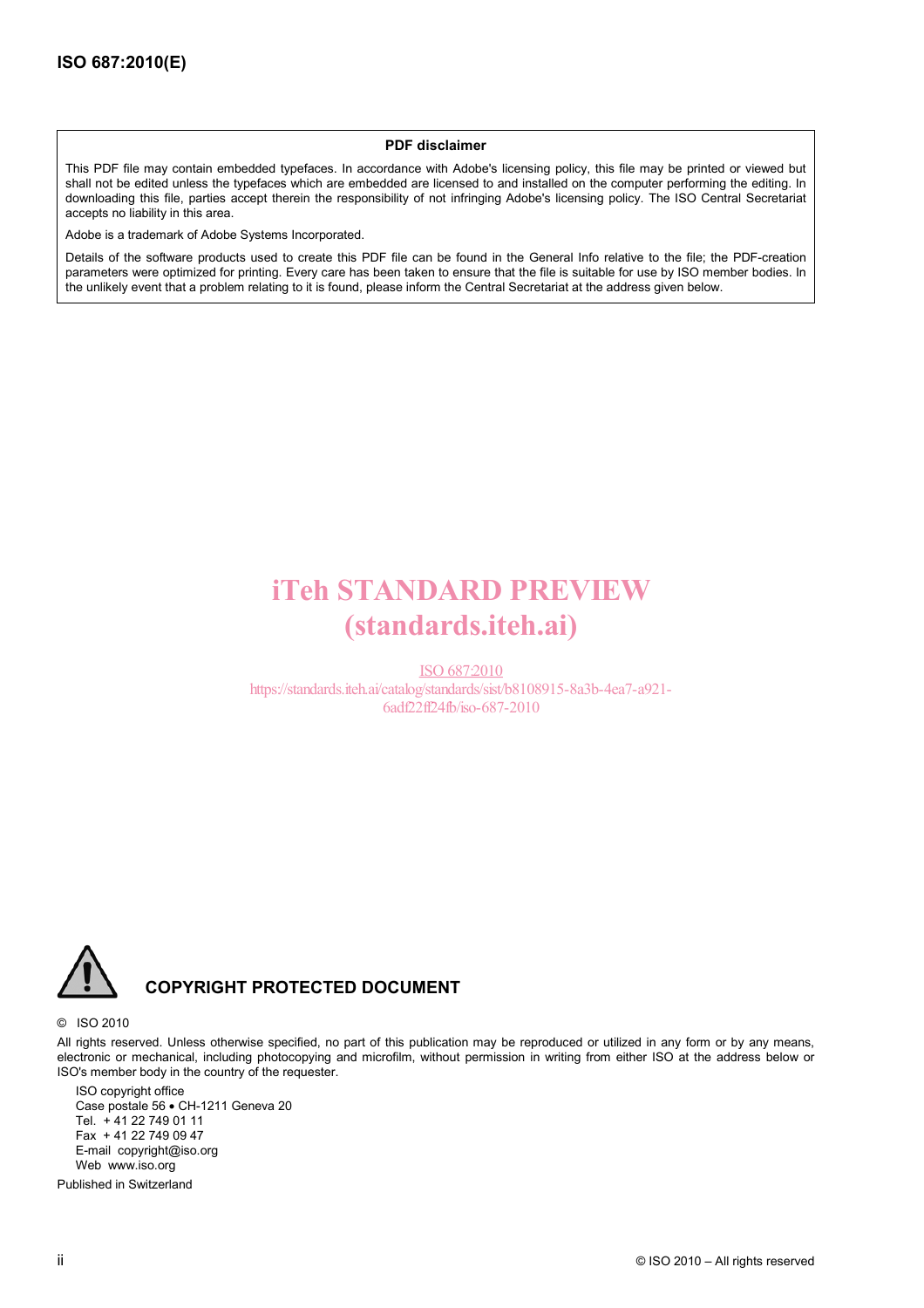### **Contents**

Page

| 1                       |  |
|-------------------------|--|
| $\mathbf{2}$            |  |
| 3                       |  |
| $\overline{\mathbf{A}}$ |  |
| 5                       |  |
| 6                       |  |
| $\overline{7}$          |  |
| 8                       |  |
| 9                       |  |
| 10                      |  |

# (standards.iteh.ai)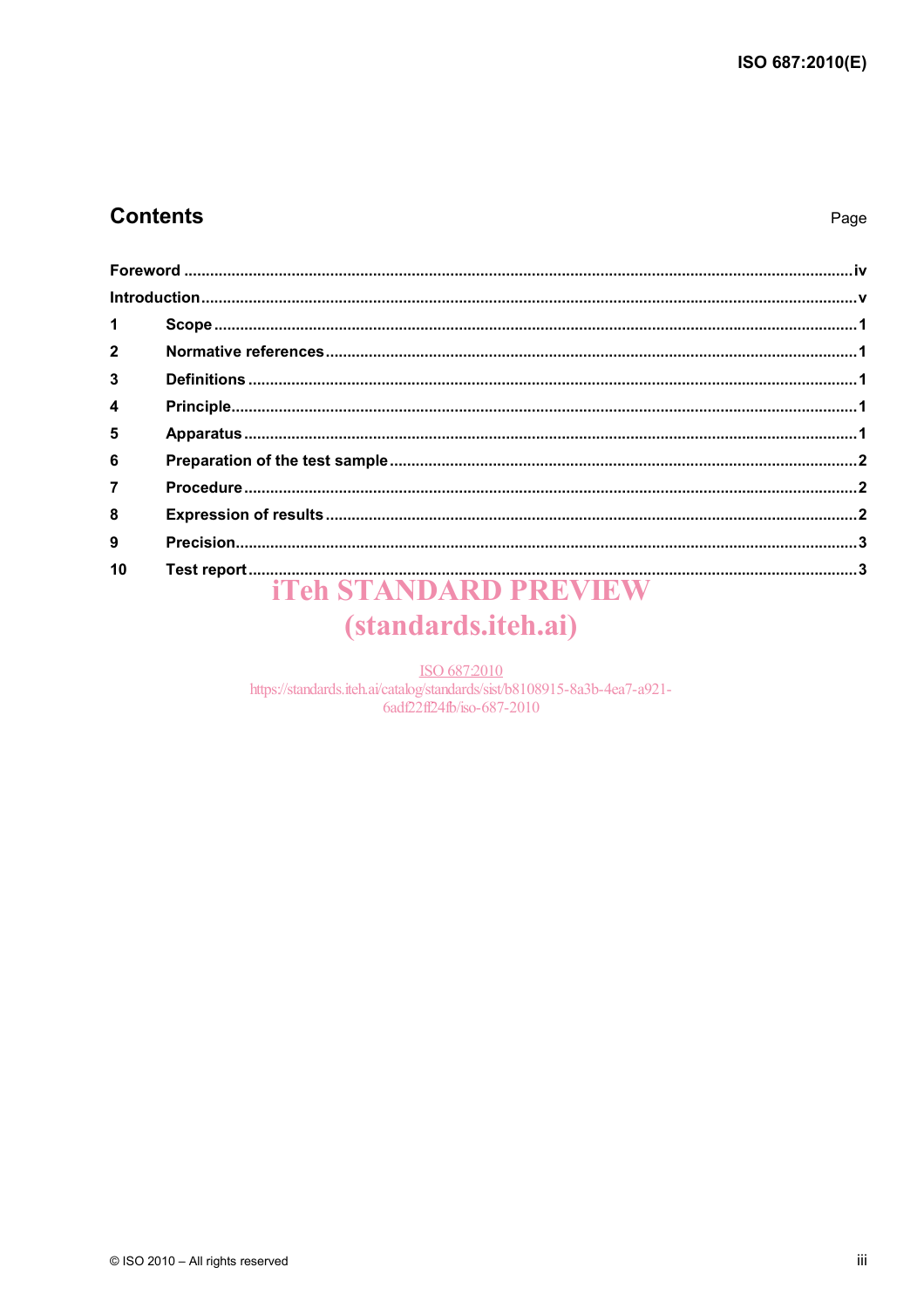### **Foreword**

ISO (the International Organization for Standardization) is a worldwide federation of national standards bodies (ISO member bodies). The work of preparing International Standards is normally carried out through ISO technical committees. Each member body interested in a subject for which a technical committee has been established has the right to be represented on that committee. International organizations, governmental and non-governmental, in liaison with ISO, also take part in the work. ISO collaborates closely with the International Electrotechnical Commission (IEC) on all matters of electrotechnical standardization.

International Standards are drafted in accordance with the rules given in the ISO/IEC Directives, Part 2.

The main task of technical committees is to prepare International Standards. Draft International Standards adopted by the technical committees are circulated to the member bodies for voting. Publication as an International Standard requires approval by at least 75 % of the member bodies casting a vote.

Attention is drawn to the possibility that some of the elements of this document may be the subject of patent rights. ISO shall not be held responsible for identifying any or all such patent rights.

ISO 687 was prepared by Technical Committee ISO/TC 27, *Solid mineral fuels*, Subcommittee SC 5, *Methods of analysis*.

This third edition cancels and replaces the second edition (ISO 687:2004), of which it constitutes a minor revision. (standards.iteh.ai)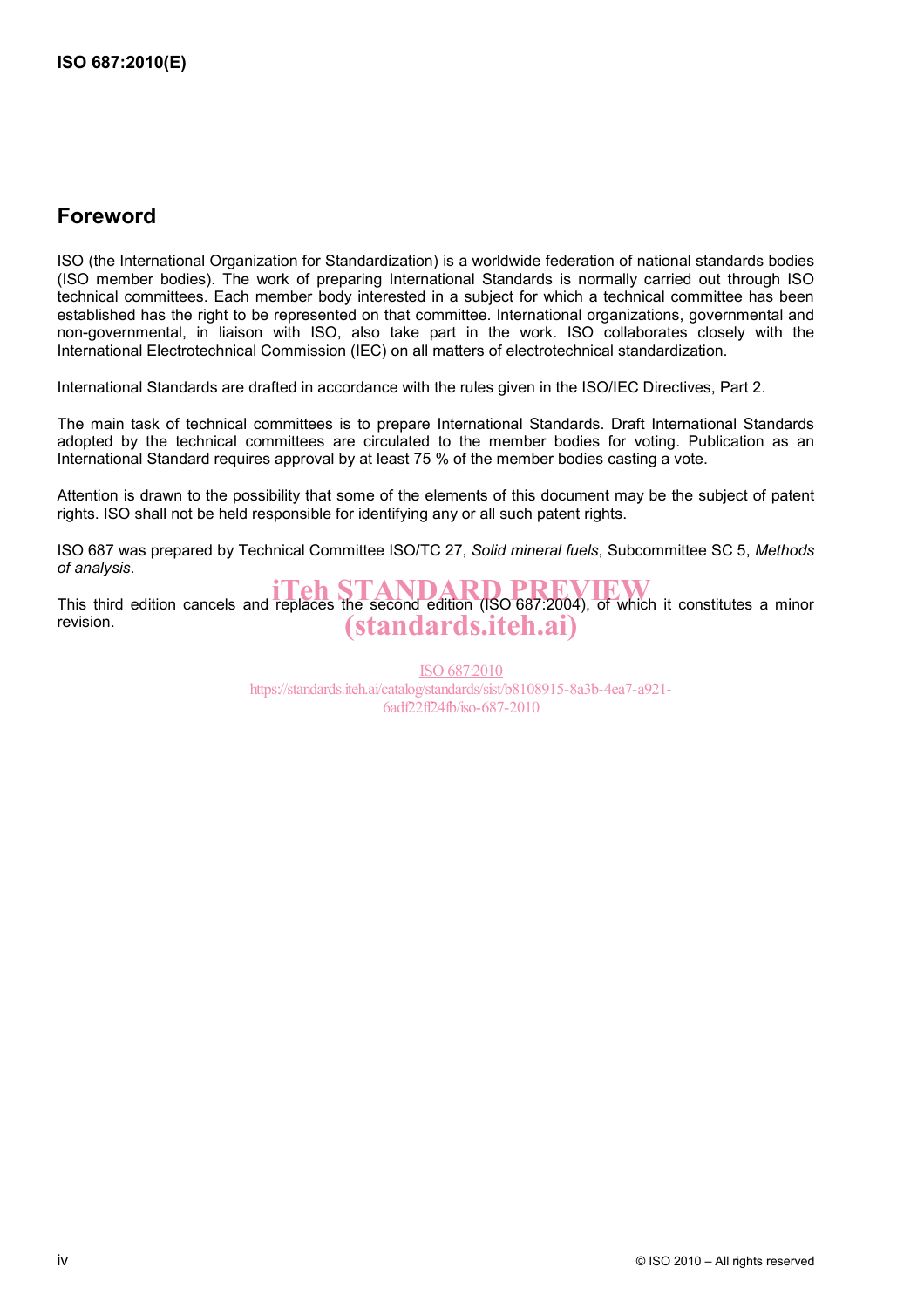### **Introduction**

The determination of the moisture in the general analysis test sample is required to correct the results of certain analytical determinations, e.g. volatile matter and hydrogen, for the effect of water in the determination and to allow all determinations to be corrected to a dry basis.

Since coke is hygroscopic, its moisture varies with a change in humidity of the atmosphere, and it is required, therefore, that the moisture in the general analysis test sample be determined whenever portions are weighed out for other analytical determinations. If test portions for several analytical determinations are weighed out at the same time, a single simultaneous moisture determination suffices to correct these analyses.

## iTeh STANDARD PREVIEW (standards.iteh.ai)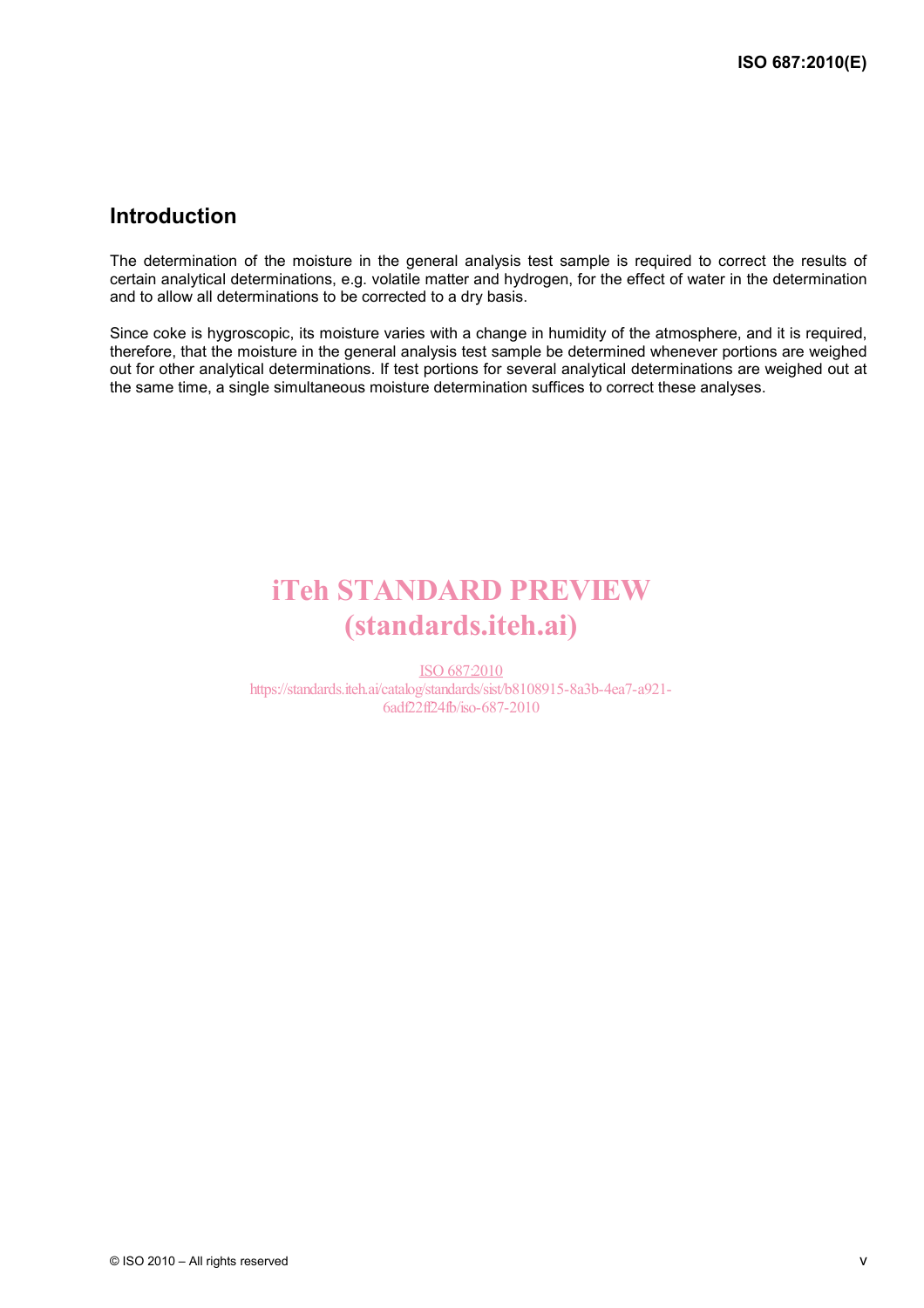## iTeh STANDARD PREVIEW (standards.iteh.ai)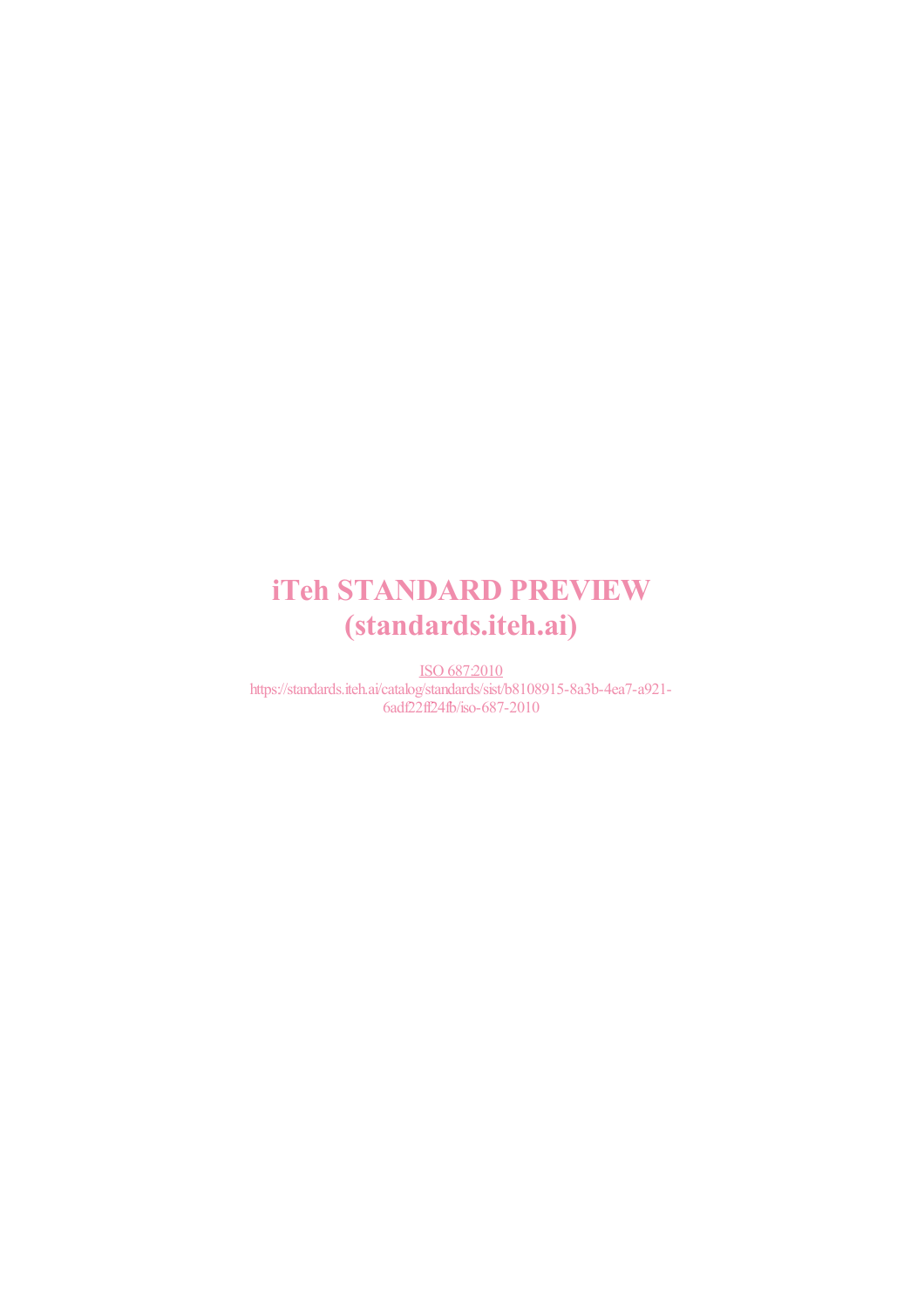### **Solid mineral fuels — Coke — Determination of moisture in the general analysis test sample**

#### **1 Scope**

This International Standard specifies a method for determining the moisture in the general analysis test sample of coke. It can be used for the determination of moisture in blast-furnace coke, foundry-coke and other high-temperature carbonization products.

#### **2 Normative references**

The following referenced documents are indispensable for the application of this document. For dated references, only the edition cited applies. For undated references, the latest edition of the referenced document (including any amendments) applies.

ISO 1213-2, *Solid mineral fuels — Vocabulary — Part 2: Terms relating to sampling, testing and analysis* iTeh STANDARD PREVIEW

#### **3 Definitions**

For the purposes of this International Standard, the definitions given in ISO 1213-2 apply.

https://standards.iteh.ai/catalog/standards/sist/b8108915-8a3b-4ea7-a921- 6adf22ff24fb/iso-687-2010

(standards.iteh.ai)

#### **4 Principle**

A known mass of the coke is heated in air at 120 °C to 200 °C and maintained at this temperature until a constant mass is obtained. The moisture content is calculated from the loss in mass of the coke. Coke is not liable to oxidation under the conditions stated.

#### **5 Apparatus**

**5.1 Analytical balance**, capable of weighing to the nearest 0,1 mg.

**5.2 Oven**, capable of being controlled at a temperature of 120 °C to 200 °C and with a means to allow a flow of air or nitrogen.

**5.3 Weighing dish**, shallow, of glass or of corrosion-resistant metal, with a well fitting cover, of such a size that the coke layer does not exceed 0,20 g/cm2.

**5.4 Cooling vessel**, e.g. **desiccator**, without desiccant, containing a porcelain or a metal plate, preferably of aluminium or copper.

The vessel may be provided with the means to pass air or nitrogen through it during the cooling period.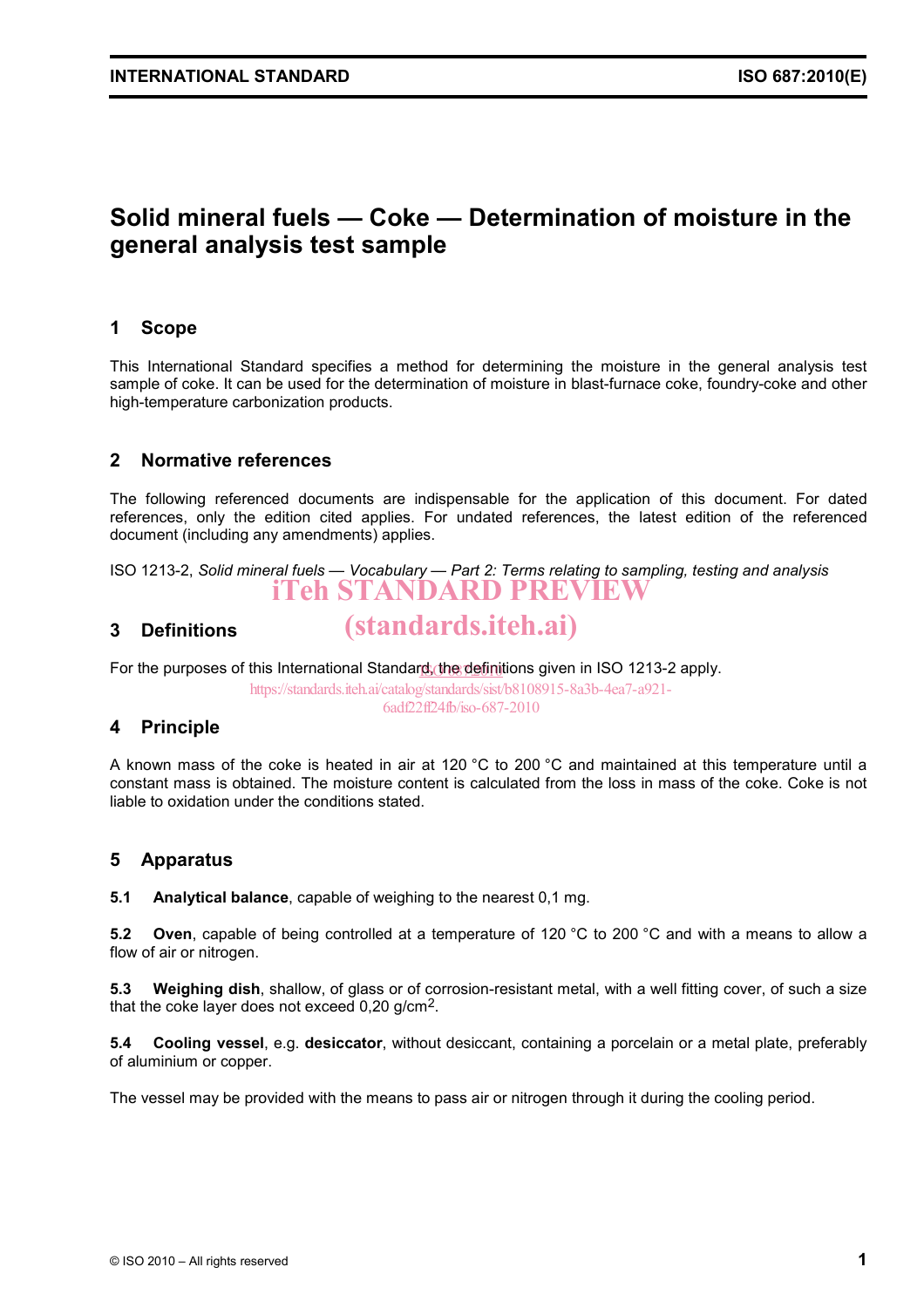#### **6 Preparation of the test sample**

The coke used for the determination of moisture content is the general analysis test sample (see ISO 1213-2). Ensure that the moisture content of the sample is in equilibrium with the laboratory atmosphere, exposing it, if necessary, in a thin layer for the minimum time required to achieve equilibrium.

Before commencing the determination, thoroughly mix the equilibrated test sample for at least 1 min, preferably by mechanical means.

#### **7 Procedure**

Weigh a clean, dry, empty weighing dish with its cover to the nearest 0.1 mg. Add 1  $q \pm 0.1$  g of the coke sample in an even layer and reweigh. Heat the uncovered dish in the oven at 120 °C to 200 °C.

When the drying period is complete, remove the dish with the dried sample from the oven and replace the cover immediately. If the size of the oven allows, replace the cover while the dish is still in the oven. Allow the dish to cool on a thick metal plate for 10 min. At the end of the 10 min cooling period, transfer the dish to a cooling vessel (5.4) and allow to cool to room temperature. As soon as room temperature is reached, reweigh to the nearest 0,1 mg.

NOTE 1 If a cooling vessel with air or nitrogen flow is used the dish can be transferred directly without cooling on a metal plate.

If there is any doubt that drying is complete, reheat at 120 °C to 200 °C for further 30 min periods until the If there is any doubt that drying is complete, reheat at 120 °C to 200 °C for further 30<br>change in mass between successive weighings does not exceed 1 mg.

For a particular oven, the times required to ensure constancy in mass shall be verified by experiments.

#### NOTE 2 Heating for 4 h is normally sufficient. ISO 687:2010

https://standards.iteh.ai/catalog/standards/sist/b8108915-8a3b-4ea7-a921-

The time taken for the determination can be considerably shortened if drying is carried out at a temperature of 320 °C in a nitrogen atmosphere, when heating for 1 h usually suffices. For this procedure, a minimum free space oven may be used.

If appropriate, the drying can be done at lower temperature, e.g. 105 °C to 110 °C, as for hard coal. It is necessary to verify by experiments the times required to ensure constancy in mass.

#### **8 Expression of results**

The moisture in the coke as analysed,  $ω_{H_2O, ad}$ , expressed as a percentage mass fraction is given by Equation (1):

$$
\omega_{\text{H}_2\text{O},\text{ad}} = \frac{m_2 - m_3}{m_2 - m_1} \times 100\tag{1}
$$

where

- $m<sub>1</sub>$  is the mass, expressed in grams, of the empty dish plus cover;
- $m<sub>2</sub>$  is the mass, expressed in grams, of the dish plus cover plus coke before heating;
- $m<sub>3</sub>$  is the mass, expressed in grams, of the dish plus cover plus coke after heating.

Report the result, as the mean of duplicate determinations, to the nearest 0,1 % mass fraction.